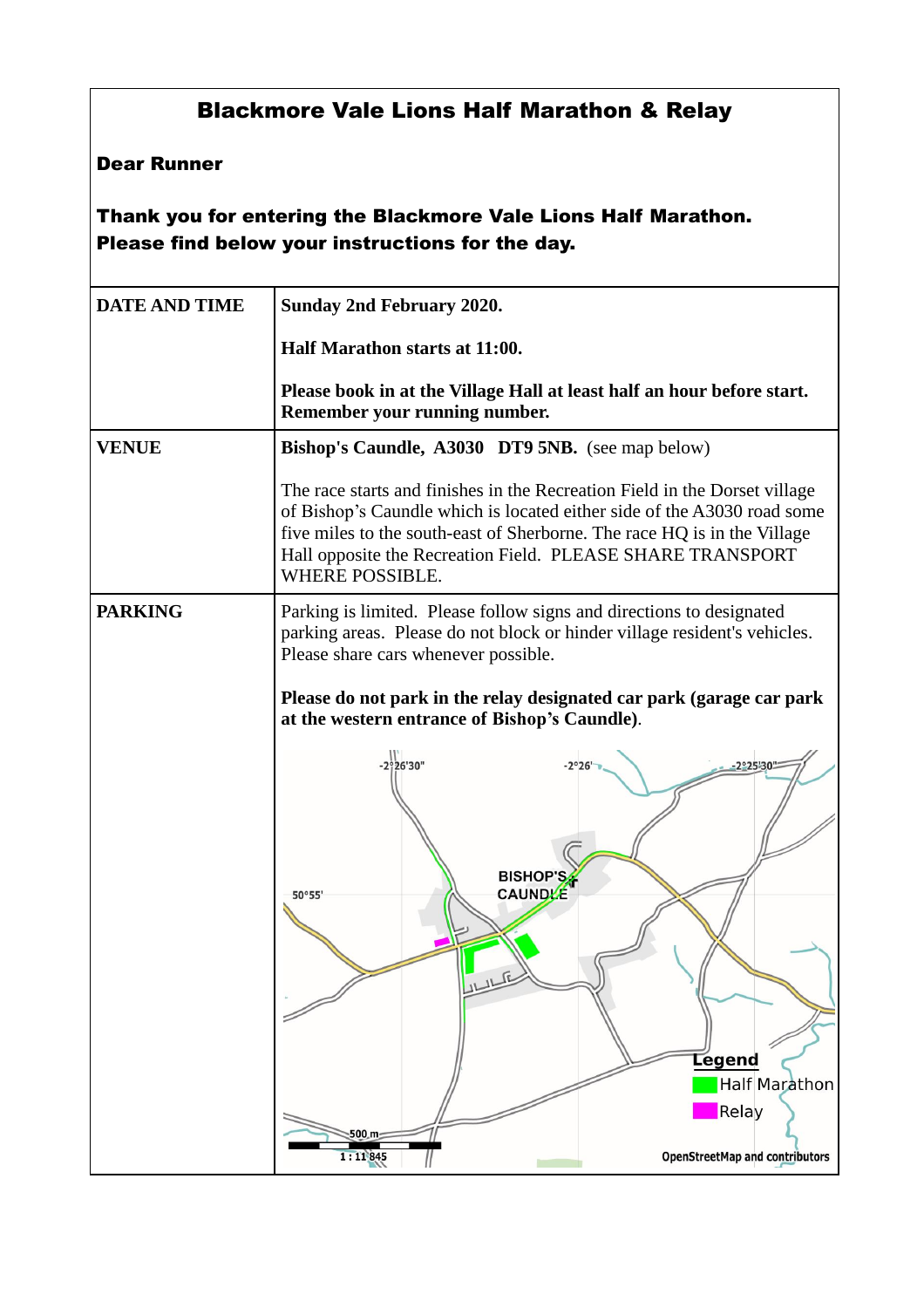| <b>CHANGING</b>     | There are no changing facilities.<br>Ladies toilets in village hall.<br>Gents toilets in recreation ground opposite village hall.                                                                                                                                                                                                    |
|---------------------|--------------------------------------------------------------------------------------------------------------------------------------------------------------------------------------------------------------------------------------------------------------------------------------------------------------------------------------|
| <b>AFFILIATION</b>  | The race is run under UKA rules. Licence number: 2020-39604                                                                                                                                                                                                                                                                          |
| <b>COURSE</b>       | The course is an accurate measured half marathon. Certificate number:<br>15/013.<br>$-2°26$<br>BISHOP'S<br>CAUNDLE<br>50°5<br>50°54<br>HOLWELL<br>(10)<br>3)<br>TAG<br>50°53'<br>8<br><b>PULHAM</b><br><b>GLA VILLES</b><br><b>RELAY CHANGOVER</b><br>6<br>(7)<br>50%52<br>1 km<br><b>OpenStreetMap and contributors</b><br>1:27 228 |
| <b>REFRESHMENTS</b> | Water stations around course at approximately 2 miles, 41/2 miles,<br>$6\frac{1}{2}$ miles, 8 miles, $9\frac{1}{2}$ and 12 miles. (see map).<br>Refreshments are available before and after race in the village hall.                                                                                                                |
| <b>RESULTS</b>      | Results will be available on the race website at <b>bylhm</b> .yolasite.com.                                                                                                                                                                                                                                                         |